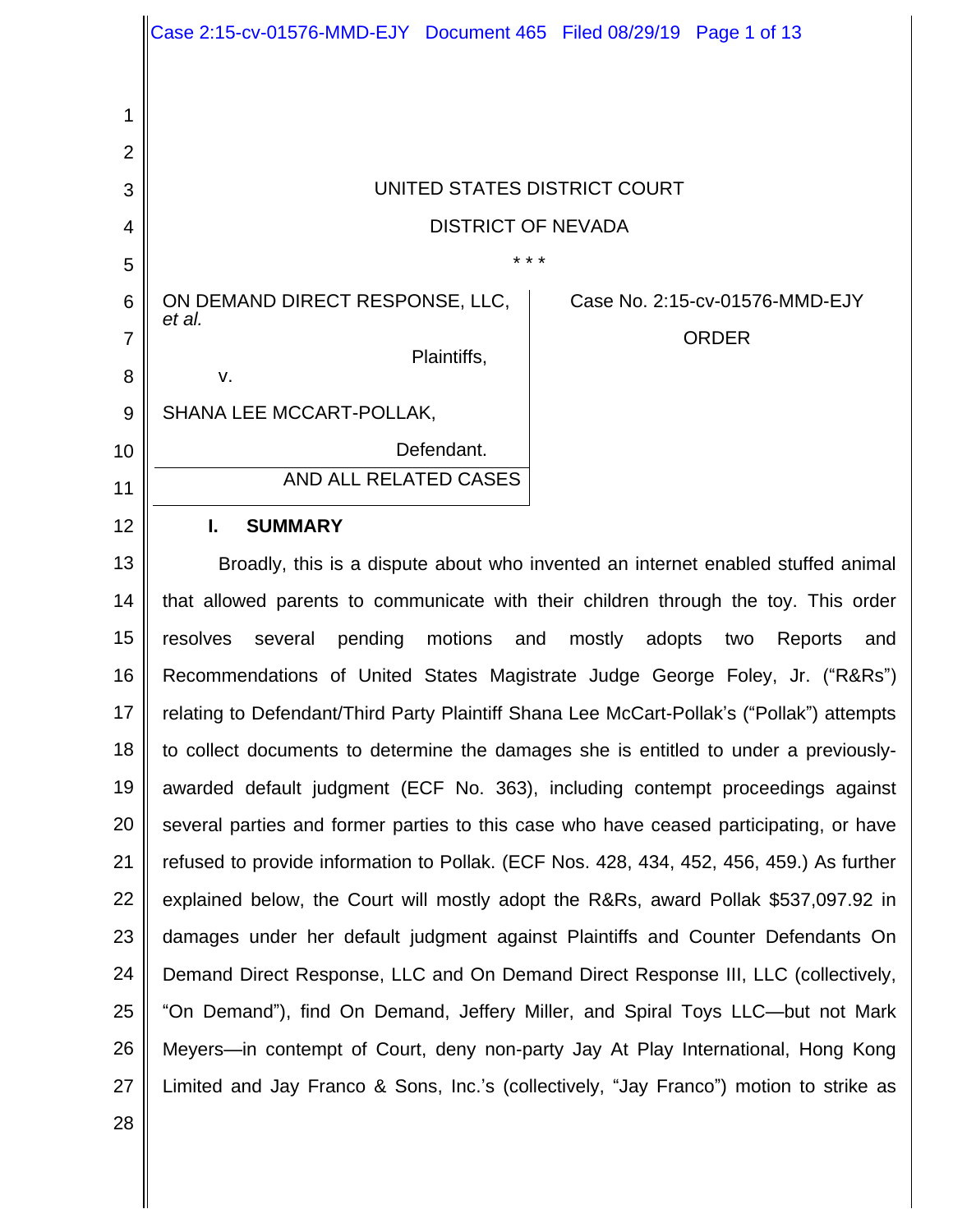1 2 moot, and deny Pollak's other pending motion for contempt sanctions against InCorp Services, Inc. ("InCorp") because she should have subpoenaed InCorp.

3

# **II. BACKGROUND**

4 5 6 7 8 9 10 11 A more thorough discussion of the background facts appears in some of the Court's prior orders. (ECF Nos. 191, 215, 275, 406.) The Court refers to its prior orders for those facts. As relevant here, the Court dismissed Pollak's claims against Jay Franco, Spiral Toys, and Mark Meyers. (ECF No. 191.) Mark Meyers was the CEO of the now-defunct Spiral Toys. (ECF No. 434 at 1, 3-4.) The Court awarded Pollak a default judgment against On Demand (ECF No. 363), and terminated On Demand's counsel Jeffery Miller (ECF No. 400) after he was apparently disbarred (ECF No. 397 at 2). Objector InCorp is Spiral Toys' registered agent in Nevada. (ECF No. 461 at 2.)

12 13 14 15 16 17 18 19 20 21 22 The pending motions relate to Pollak's efforts to prove up her damages against On Demand following the Court's entry of default judgment against it, including through subpoenas and contempt proceedings. (ECF No. 363; *see also* ECF No. 362 at 2 (directing Pollak to submit an affidavit regarding damages).) Pollak specifically had until June 21, 2019 to prove up her damages. (ECF No. 443.) She did so in an affidavit filed May 17, 2019 (the "Affidavit"). (ECF No. 449.) As part of this process, she sought information from Jay Franco, Spiral Toys, Meyers, On Demand, Miller, and InCorp. They did not give Pollak all of the information she asked for. As further described below, Judge Foley recommends various types of contempt findings against On Demand, Miller, Spiral Toys, and Meyers for their failure to respond to Pollak's requests for such information.

23 24 25 26 27 28 More specifically, in a R&R entered March 25, 2019 ("First R&R"), Judge Foley recommends contempt sanctions against Spiral Toys and that the Court issue an order to show cause as to why Meyers should not be held in contempt. (ECF No. 434.) Pollak subpoenaed Spiral Toys on October 24, 2018, but Spiral Toys never responded or served objections to that subpoena. (*Id.* at 3.) Judge Foley therefore recommends the Court enter an order "(1) finding Spiral Toys in civil contempt for failing without adequate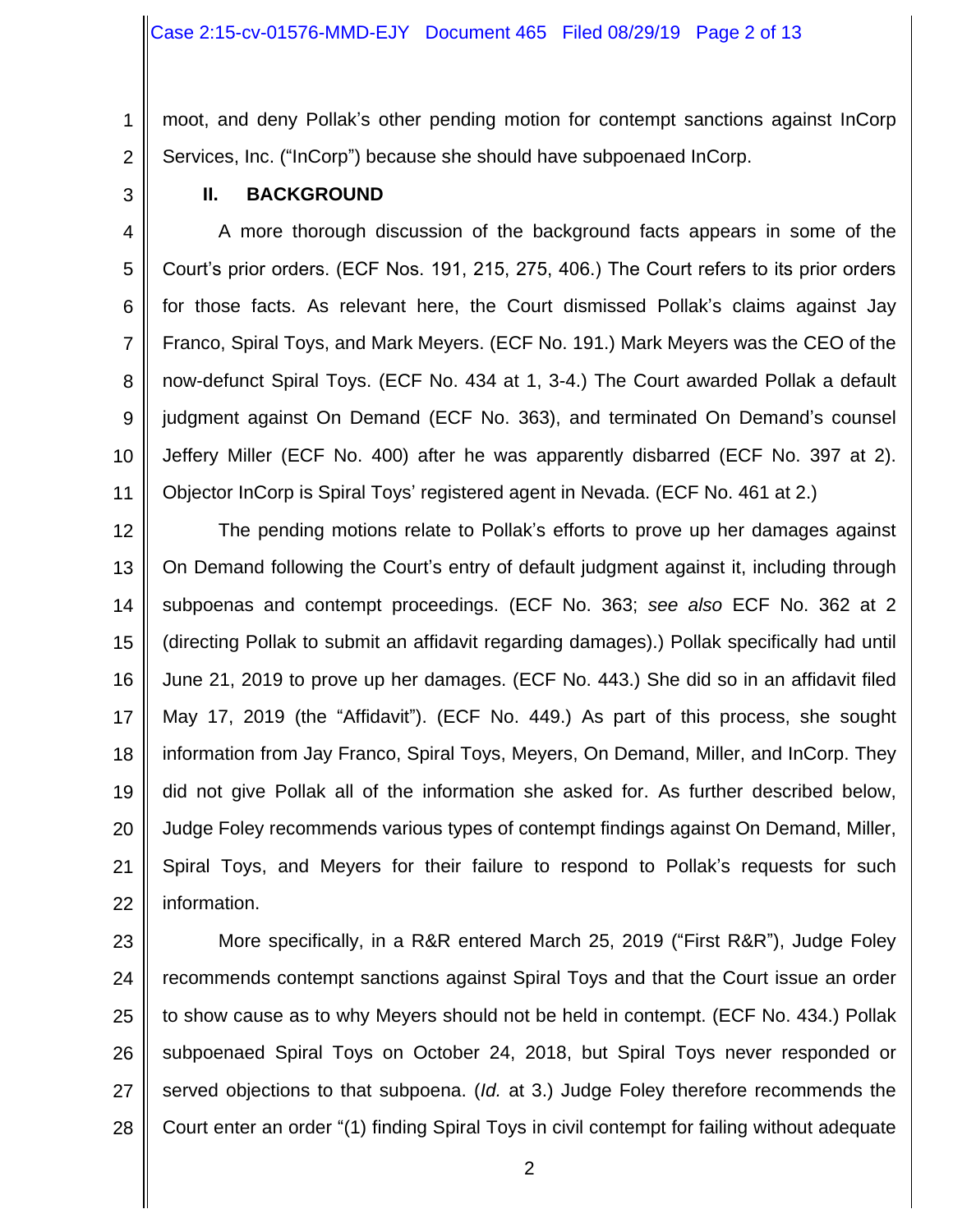1 2 3 excuse to obey the subpoena served upon it by McCart-Pollak on October 24, 2018; and (2) ordering Spiral Toys to pay McCart-Pollak's reasonable costs for bringing her motion to compel in the amount of \$18.81." (*Id.*)

4 5 6 7 8 9 10 11 12 13 14 Pollak subpoenaed Meyers on November 14, 2018, but Pollak contended he did not give Pollak all the information she asked for, and then Meyers failed to respond to a motion to compel Pollak filed. (*Id.* at 3-4.) Judge Foley instructed Pollak to apply for reimbursement of her costs in bringing her motion to compel. (*Id.* at 4.) Meyers filed an opposition to Pollak's application for costs, where he argued that he complied with Pollak's subpoena in good faith, producing all responsive documents in his possession, but did not appear at a physical address provided in the subpoena because he feared for his safety. (*Id.* at 4.) Because Meyers' objections were untimely, but Pollak's subpoena was broad and Meyers represented he acted in good faith, Judge Foley recommends this Court issue an order to show cause why contempt sanctions should not issue against him. (*Id.* at 4-5.)

15 16 17 18 19 20 21 22 23 Meyers filed an objection to the First R&R (ECF No. 440), to which Pollak responded (ECF No. 441). Meyers argues in his objection he should not be held in contempt because he provided Pollak all of the information he had in his possession and otherwise attempted to comply with her subpoena in good faith. (*Id.*) He also asks the Court for a protective order against Pollak, contending that she is harassing him and asked him to appear at a residential address in Los Angeles, which he did not do because he feared for his safety.<sup>1</sup> (*Id.*) He further refutes Pollak's claim that he destroyed documents relevant to this case. (*Id.* at 2.) Pollak responds that Meyers' objection should be overruled, as further discussed below. (ECF No. 441.)

24 25 In an R&R issued June 17, 2019 (the "Second R&R"), Judge Foley recommends granting Pollak's motion for further contempt proceedings against On Demand and

<sup>27</sup> 28 <sup>1</sup>The Court declines to issue a protective order. Meyers did not comply with LR IC 2-2(b) because he included a request for protective order in his objection to the First R&R. In any event, given the Court's rulings in this order, Meyers' request may be moot.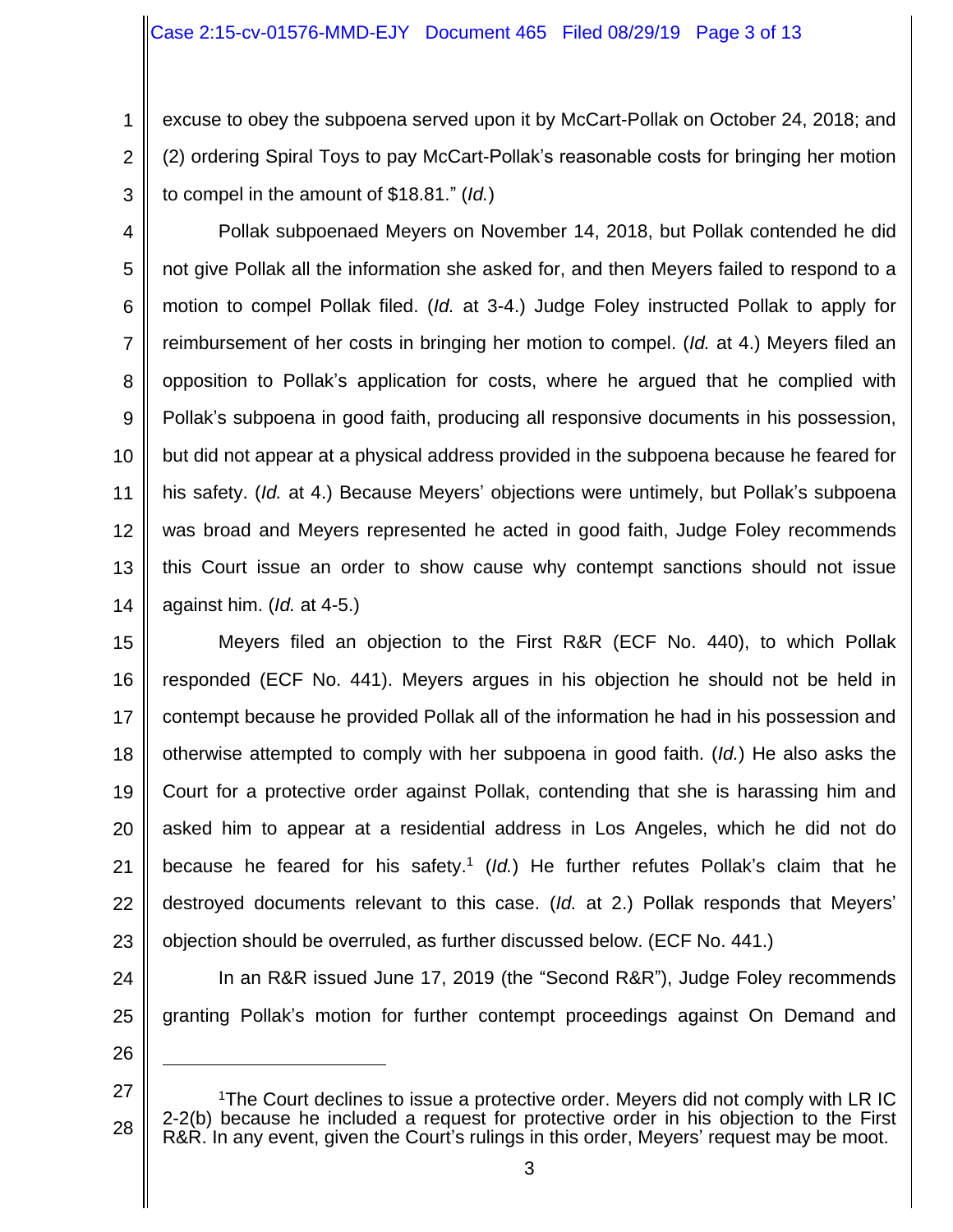#### Case 2:15-cv-01576-MMD-EJY Document 465 Filed 08/29/19 Page 4 of 13

1 2 3 4 5 6 7 8 Miller. (ECF No. 456.) While the Court had previously issued case-dispositive sanctions in the form of the default judgment against On Demand, the Court had also ordered On Demand and Miller to respond to Pollak's previously issued discovery requests, and reimburse Pollak for the attorneys' fees incurred in bringing her initial sanctions motion. (*Id.* at 1, 3.) They never did. (*Id.* at 3.) Thus, Judge Foley recommends the Court enter an order finding both On Demand and Miller in civil contempt, and ordering them to pay Pollak's costs in bringing her more recent motion for further contempt proceedings (ECF No. 428). (*Id.* at 4.)

9 10 11 12 13 14 15 16 There are two other pending motions before the Court. Jay Franco filed a motion to strike the portion of the Affidavit in which Pollak asks the Court to order Jay Franco to pay her \$127,868.32. (ECF No. 452.) Pollak also filed what she styles as a motion to hold InCorp in contempt of Court for noncompliance with the Second R&R. (ECF No. 459.) Pollak asks the Court to force InCorp "to immediately divulge the specific name(s) and contact information of the individual(s) at Spiral Toys, Inc. who is/are ignoring both a subpoena and Court Orders." (*Id.* at 4.) She also asks the Court to initiate contempt proceedings against InCorp. (*Id.*)

17 18 19 20 21 22 23 24 25 26 27 28 This motion stems from Pollak's attempts to subpoena information from Spiral Toys. As she was having difficulty getting any response from Spiral Toys, she asked InCorp, as Spiral Toys' agent, for better contact information to enable her to successfully subpoena Spiral Toys. (*Id.* at 2.) InCorp gave her the email address support@spiraltoys.com. (*Id.*) But Pollak was unable to get any response from Spiral Toys through this email address. (*Id.*) Thus, she asked InCorp for the name and contact information of the person associated with the email address. (*Id.* at 3.) InCorp told Pollak it would not give her this information without a subpoena. (*Id.*) Meanwhile, though InCorp was not a party to this case, Pollak had also moved the Court to compel InCorp to provide this information. (ECF No. 456 at 3.) In the Second R&R, Judge Foley wrote, "[t]o the extent that Incorp Services, Incorporated has this information, it is directed to provide the name and contact information associated with such email address to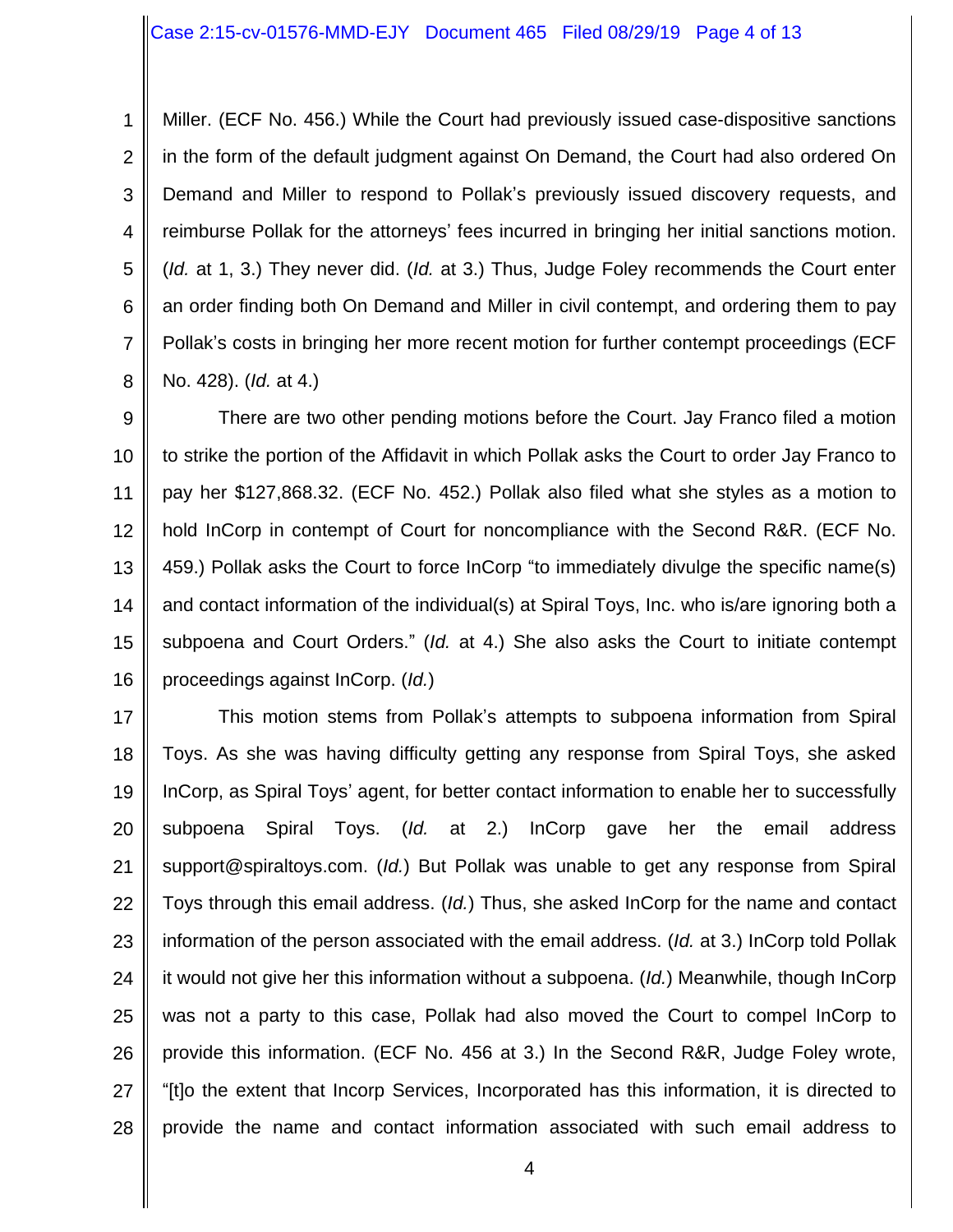#### Case 2:15-cv-01576-MMD-EJY Document 465 Filed 08/29/19 Page 5 of 13

1 2 3 4 5 6 7 McCart-Pollak." (*Id.* at 3.) Therefore, Pollak contends that InCorp's refusal to provide her more information about Spiral Toys without a subpoena violates the Second R&R, especially because she sent InCorp a copy of the Second R&R. (ECF No. 459 at 3.) This is also Pollak's basis for asking the Court to hold InCorp in contempt. (*Id.* at 3-4.) As further described below, InCorp disagrees with Pollak, contending that it is entitled to wait for a subpoena from Pollak before divulging any further information about Spiral Toys. (ECF No. 461.)

8 9 10 11 12 13 14 15 16 Separately, but culminating during the time period these various motions were being filed, the Court entered several orders that ultimately dismissed certain claims, and granted summary judgment on others, as to Third Party Defendant Kevin Harrington. (ECF Nos. 191, 275, 406, 436.) Pollak filed a notice of appeal stating she was appealing the order granting summary judgment to Harrington (ECF No. 406) and the order denying her motion for reconsideration of that order (ECF No. 436). (ECF No. 444 at 2.) However, Pollak's notice of appeal also states she is appealing the order dismissing several third party defendants and some of her claims against Harrington (ECF No. 191), and related orders. (ECF No. 444 at 2.)

17

### **III. DISCUSSION**

18 19 20 The Court first addresses its jurisdiction over the pending motions, and then moves on to resolve each of the pending motions, grouped together where the Court finds it more efficient to do so.

21

#### **a. Jurisdiction**

22 23 24 25 26 27 28 Because Pollak's most recent appeal (*see* ECF No. 444) remains pending in this case, the Court must first address its jurisdiction to rule on the pending motions generally relating to Pollak's efforts to prove up her damages against On Demand. "The filing of a notice of appeal generally divests the district court of jurisdiction over the matters appealed." *McClatchy Newspapers v. Cent. Valley Typographical Union No. 46, Int'l Typographical Union*, 686 F.2d 731, 734 (9th Cir. 1982), *amended sub nom. McClatchy Newspapers v. Local 46* (9th Cir. Sept. 22, 1982). This Court retains jurisdiction over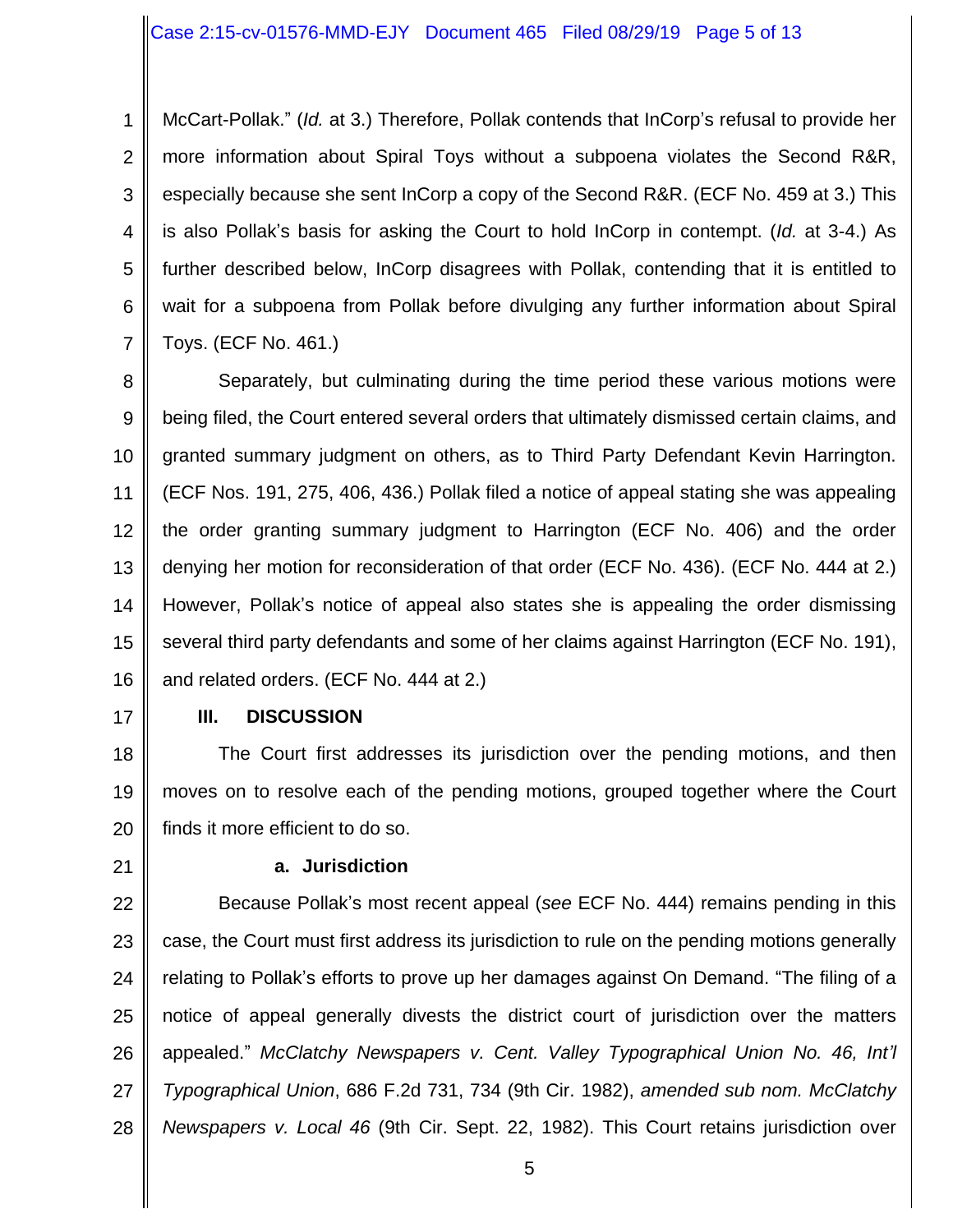#### Case 2:15-cv-01576-MMD-EJY Document 465 Filed 08/29/19 Page 6 of 13

1 2 3 4 matters outside the scope of the appeal. *See Beltz Travel Serv., Inc. v. Int'l Air Transp. Ass'n*, 620 F.2d 1360, 1367 (9th Cir. 1980) (finding the district Court had continuing jurisdiction to allow amendment of the complaint as to defendants who were not the subject of a pending appeal granting summary judgment to some other defendants).

5 6 7 8 9 10 11 12 13 14 15 16 17 18 19 20 Here, the Court construes Pollak's notice of appeal as only appealing the Court's rulings on her claims against Harrington. (ECF No. 444.) While she does mention other claims and parties, she expressly states at the beginning of her notice of appeal that she is only attempting to appeal orders regarding her claims against Harrington. (*Id.* at 2.) Because all of the pending motions relate to Pollak's efforts to prove up the damages she believes she is entitled to under the default judgment she won against On Demand, and not her claims against Harrington, the Court retains jurisdiction to rule on the pending motions. *See Beltz*, 620 F.2d at 1367; *see also Bd. of Trustees v. Rd. & Highway Builders, LLC*, Case No. 2:11-cv-1579-JCM-VCF, 2013 WL 1293127, at \*2 (D. Nev. Mar. 29, 2013) (determining that the district court had jurisdiction to consider a default judgment motion as to one third party defendant even while there was a pending appeal of an order granting summary judgment against the defendant and third party plaintiff); *Marrese v. Am. Acad. of Orthopaedic Surgeons*, 470 U.S. 373, 379 (1985) (stating that "an appeal from a judgment of criminal contempt based on noncompliance with a discovery order" does not transfer "jurisdiction over the entire case to the court of appeals."). The Court will therefore address the pending motions despite Pollak's appeal.

21

### **b. Reports and Recommendations**

22 23 24 25 26 As further explained below, the Court will accept and adopt both the First R&R and the Second R&R in full with the exception of Judge Foley's recommendation in the First R&R that the Court issue an order to show cause as to why Meyers should not be held in contempt of Court because the Court finds Meyers made reasonable, good-faith efforts to comply with Pollak's subpoena requests.

27 28 This Court "may accept, reject, or modify, in whole or in part, the findings or recommendations made by the magistrate judge." 28 U.S.C. § 636(b)(1). Where a party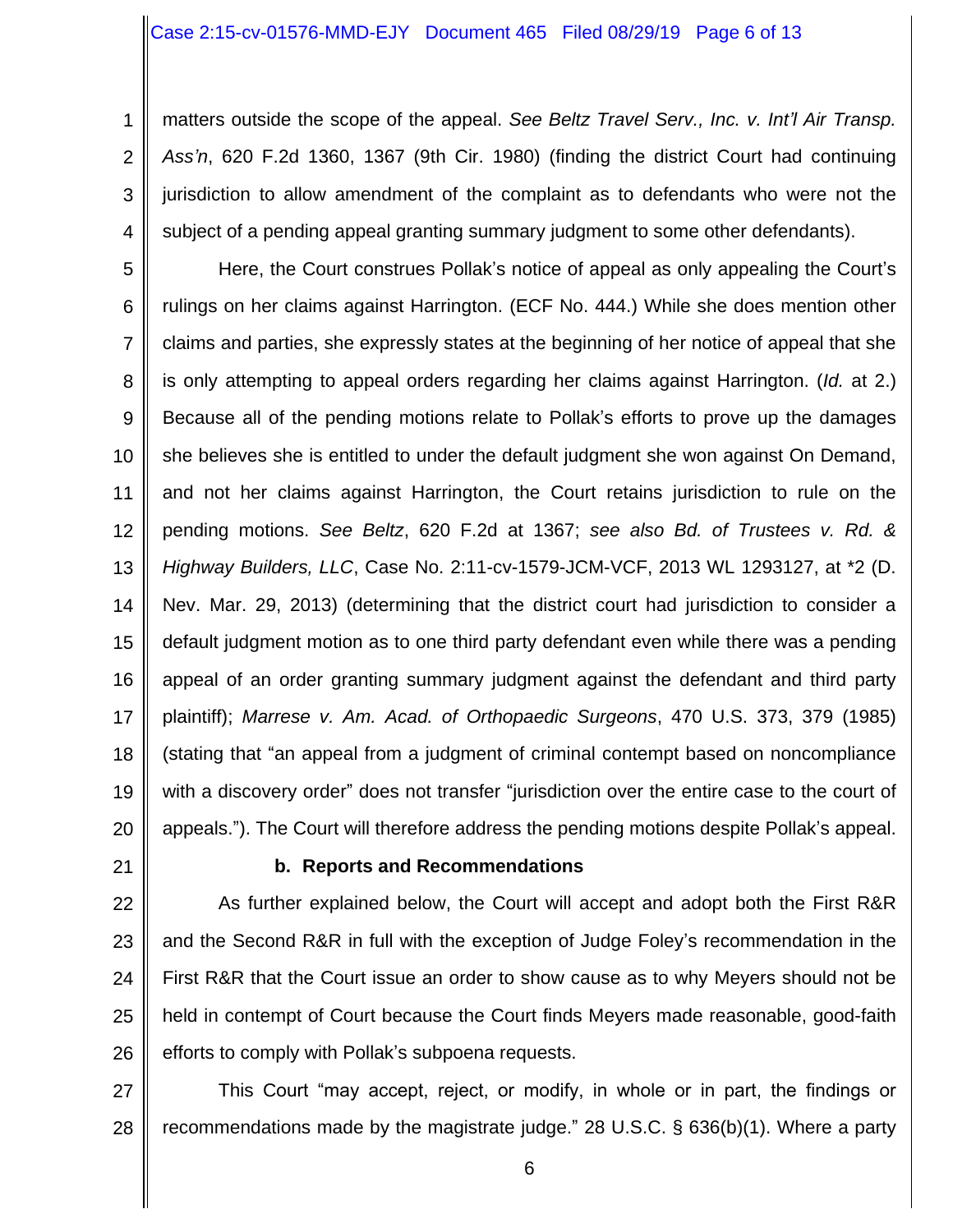#### Case 2:15-cv-01576-MMD-EJY Document 465 Filed 08/29/19 Page 7 of 13

1 2 3 4 5 6 7 8 9 10 11 12 13 14 15 16 timely objects to a magistrate judge's report and recommendation, then the court is required to "make a *de novo* determination of those portions of the [report and recommendation] to which objection is made." *Id.* Where a party fails to object, however, the court is not required to conduct "any review at all . . . of any issue that is not the subject of an objection." *Thomas v. Arn*, 474 U.S. 140, 149 (1985). Indeed, the Ninth Circuit has recognized that a district court is not required to review a magistrate judge's report and recommendation where no objections have been filed. *See United States v. Reyna-Tapia*, 328 F.3d 1114 (9th Cir. 2003) (disregarding the standard of review employed by the district court when reviewing a report and recommendation to which no objections were made); *see also Schmidt v. Johnstone*, 263 F. Supp. 2d 1219, 1226 (D. Ariz. 2003) (reading the Ninth Circuit's decision in *Reyna-Tapia* as adopting the view that district courts are not required to review "any issue that is not the subject of an objection."). Thus, if there is no objection to a magistrate judge's recommendation, then the court may accept the recommendation without review*. See, e.g.*, *Johnstone*, 263 F. Supp. 2d at 1226 (accepting, without review, a magistrate judge's recommendation to which no objection was filed).

17 18 19 20 21 22 23 24 25 As noted above, Meyers objects to the First R&R, but no objections were filed to the Second R&R. Regardless, this Court finds it appropriate to engage in a *de novo* review to determine whether to adopt Judge Foley's R&Rs. The Court starts with the Second R&R—to which no objections were filed. The Court agrees with Magistrate Judge Foley that On Demand and Mr. Miller have defied the Court's orders by failing to respond to discovery requests as instructed by the Court. (ECF No. 456 at 3.) Accordingly, the Court finds good cause to adopt the Second R&R in full. On Demand and Miller are ordered to pay Pollak her costs incurred in bringing her contempt motion against them.

26 27 28 But the Court will sustain Meyers' objection to the First R&R. "A court may wield its civil contempt powers for two separate and independent purposes: (1) 'to coerce the defendant into compliance with the court's order;' and (2) 'to compensate the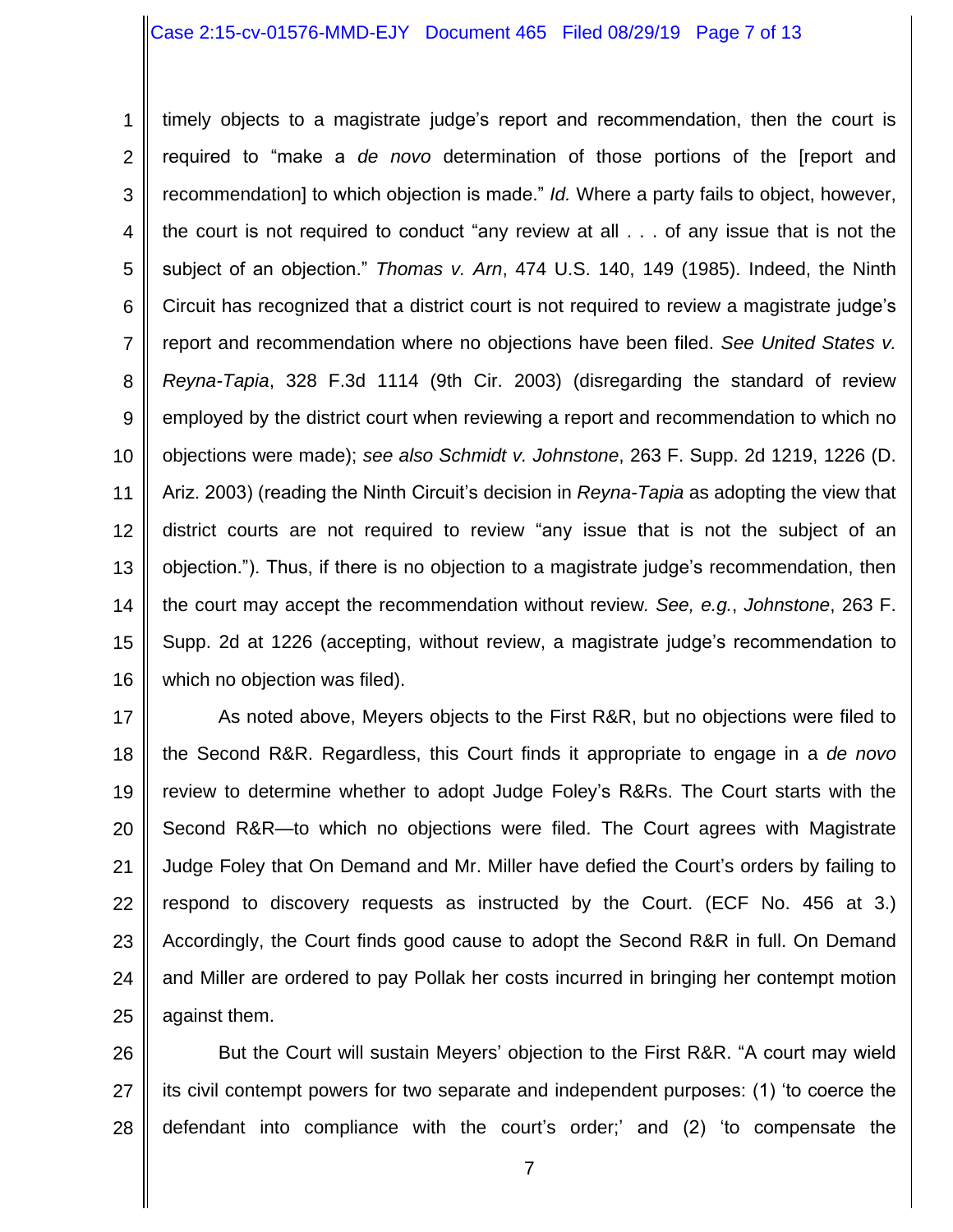### Case 2:15-cv-01576-MMD-EJY Document 465 Filed 08/29/19 Page 8 of 13

1 2 3 4 5 6 7 8 9 10 11 complainant for losses sustained.'" *Shell Offshore Inc. v. Greenpeace, Inc.*, 815 F.3d 623, 629 (9th Cir. 2016) (quoting *U.S. v. United Mine Workers of Am.*, 330 U.S. 258, 303-04 (1947)). Ordering Meyers to show cause why he should not be held in contempt of Court would not serve either of these purposes. Thus, the Court declines to do so. Meyers argues in his objection to the First R&R that he has given Pollak "everything I have in my records." (ECF No. 440 at 2; *see also id.* at 3.) It would therefore be futile for the Court to attempt to coerce Meyers to turn over information to Pollak that he simply does not have. Further, as explained below, the Court will adopt Judge Foley's recommendation for Spiral Toys to pay Pollak's costs associated with her attempts to get information from Spiral Toys. That compensation will serve the other purpose of civil contempt, so continuing contempt proceedings against Meyers are unnecessary.

12 13 14 15 16 17 18 19 Further, as Judge Foley stated in the First R&R, Pollak's subpoena directed at Meyers was overbroad, and Meyers has consistently represented that he attempted to comply with Pollak's subpoena in good faith. (ECF No. 434 at 4.) Meyers also states he no longer works for Spiral Toys, is not a lawyer, and cannot represent Spiral Toys. (ECF No. 440 at 2.) And again, Meyers states he has already given Pollak everything he has that may have helped her prove up her damages. (*Id.* at 1-3.) Under these unusual circumstances, the Court will decline to exercise its power to hold Meyers in contempt of Court.<sup>2</sup>

20 21 22 However, the Court agrees with, and will adopt, Judge Foley's recommendation in the First R&R to enter an order finding Spiral Toys in contempt of Court, and order Spiral Toys to reimburse Pollak for her reasonable expenses of \$18.81 in bringing her motion

23

<sup>24</sup> 25 26 27 28 <sup>2</sup>Pollak's arguments made in response to Meyers' objection fail to persuade. (ECF No. 441.) First, the Court sees no contradiction in the record regarding Meyers' consistent representation that he was unable to produce certain emails because backup files were corrupted. The Court does not view the fact that he was unable to produce certain emails, as Pollak seems to, as evidence that Meyers destroyed documents. The rest of the arguments Pollak presents in her response to his objection are irrelevant to Meyers' response to Pollak's subpoena and to the question of whether the Court should adopt the First R&R.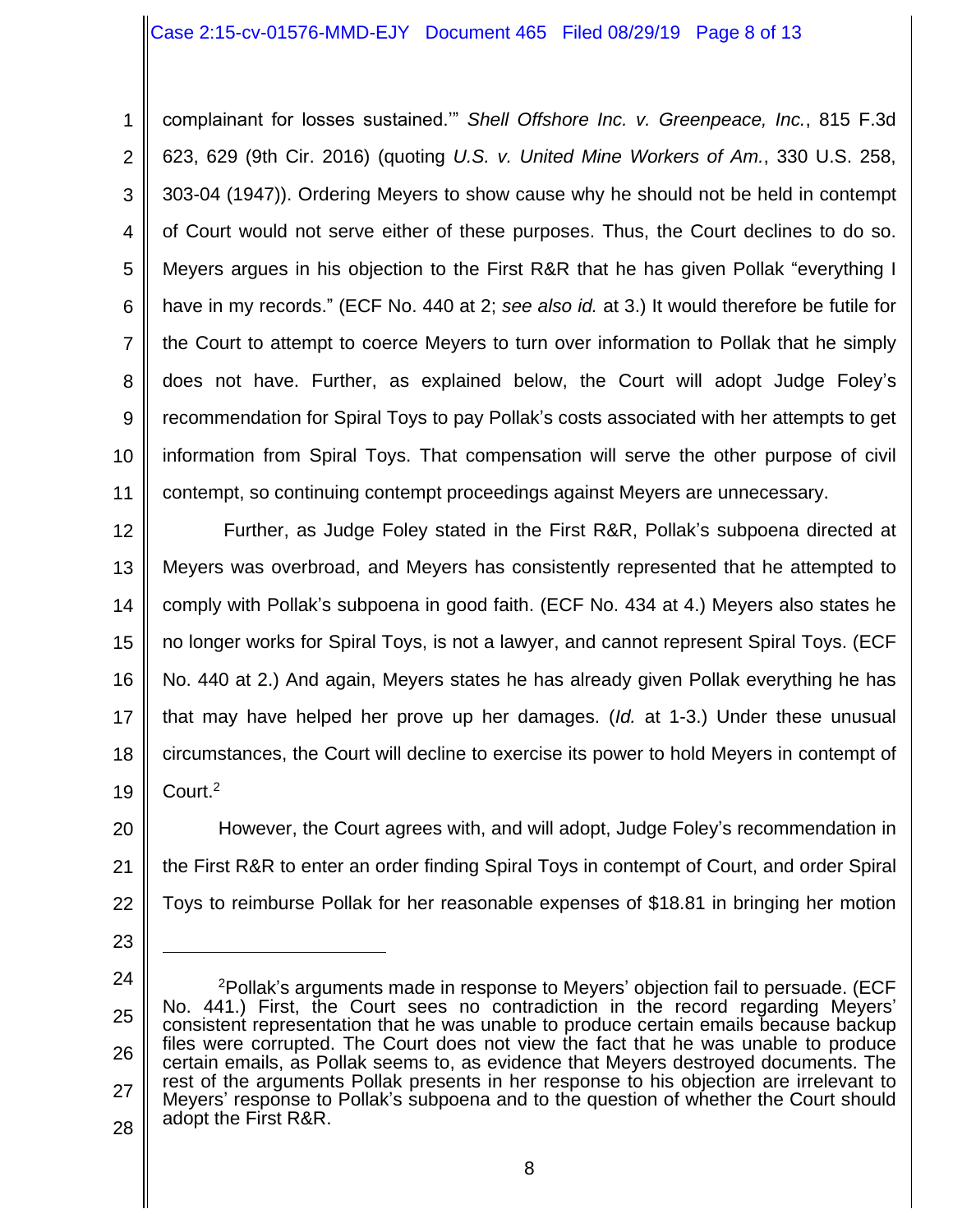### Case 2:15-cv-01576-MMD-EJY Document 465 Filed 08/29/19 Page 9 of 13

1 2 3 4 5 6 to compel. (ECF No. 434 at 5.) There is no dispute that Spiral Toys never responded to Pollak's subpoena, served any objections to it, or responded to Pollak's motion to compel. (*Id.* at 3.) There has also been no objection to this portion of the First R&R. The Court will therefore find Spiral Toys in civil contempt for failing without adequate excuse to comply with the subpoena served upon it by Pollak on October 24, 2018 and order Spiral Toys to pay her reasonable costs for bringing her motion to compel—\$18.81. (*Id.*)

7 8 In sum, the Court will adopt the First R&R in part, as explained above, and adopt the Second R&R in full.

9

### **c. Motion Regarding InCorp**

10 11 12 13 14 15 16 17 18 19 20 21 Pollak's attempts to subpoena Spiral Toys led to a dispute with InCorp because InCorp refused to give Pollak the name and contact information of an individual person associated with the email address support@spiraltoys.com without a subpoena.<sup>3</sup> (ECF No. 459 at 1-3.) Pollak moves the Court to require InCorp to turn over this information and to initiate contempt proceedings against InCorp because the Second R&R directed InCorp to provide such information if they had it, and InCorp has not turned over any information. (*Id.* at 4.) InCorp counters that, as a non-party to this case, due process requires that it be served a subpoena so that it has the opportunity to object or move to quash that subpoena before it can be ordered to produce any information. (ECF No. 461 at 1-3.) InCorp further argues it cannot be held in contempt under these circumstances, primarily because Pollak never subpoenaed InCorp. (*Id.* at 3-5.) The Court agrees with InCorp.

22 23 24 25 26 "The Federal Rules of Civil Procedure distinguish between parties and non-parties in establishing available discovery devices." *Jules Jordan Video, Inc. v. 144942 Canada Inc.*, 617 F.3d 1146, 1158 (9th Cir. 2010). Nonparties may only be compelled to provide documents to a party through the mechanism of a subpoena. *See* Fed. R. Civ. P. 34(c) ("As provided in Rule 45 [regarding subpoenas], a nonparty may be compelled to

<sup>28</sup> <sup>3</sup>Based on the structure of this email address, the Court is skeptical there is an individual person associated with it.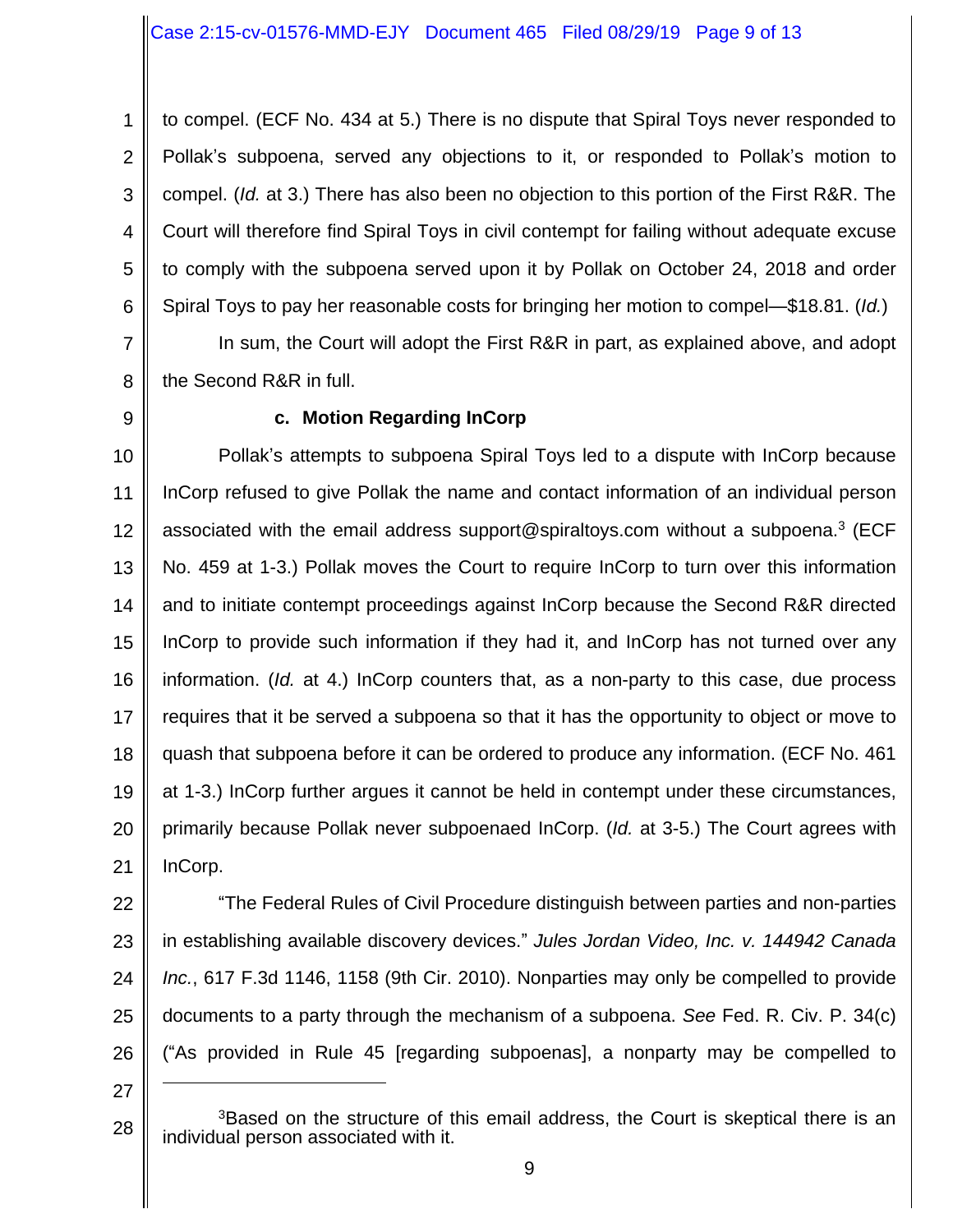### Case 2:15-cv-01576-MMD-EJY Document 465 Filed 08/29/19 Page 10 of 13

1 2 3 4 5 6 7 8 produce documents and tangible things or to permit an inspection."); *see also Thompson v. Gonzales*, Case No. 1:15-CV-301-LJO-EPG, 2016 WL 5404436, at \*4 (E.D. Cal. Sept. 27, 2016) ("And because Rule 45 is the only discovery-related Rule that pertains to nonparties, numerous courts have held explicitly that a Rule 45 subpoena is required to obtain discovery from a non-party."). Further, as InCorp argues, the subpoena process provided in Fed. R. Civ. P. 45 offers nonparties the important due process consisting of the ability to object or move to quash before being ordered to produce information. (ECF No. 461 at 1-3.)

9 10 11 12 13 14 InCorp was therefore not obligated to provide Pollak with any additional information without Pollak first serving a subpoena on InCorp. <sup>4</sup> The Court will thus deny Pollak's motion to the extent it seeks an order compelling InCorp to turn over the information she was seeking. Because the Court will deny that portion of Pollak's motion, the Court will also deny Pollak's request that the Court initiate contempt proceedings against InCorp.<sup>5</sup>

15

## **d. Amount of Default Judgment Against On Demand**

16 17 18 The sole substantive issue remaining in this case is the amount in damages On Demand owes Pollak under the default judgment she already obtained against On Demand (ECF No. 363). As noted above, Pollak timely filed the Affidavit reflecting the

- 19
- 20

<sup>22</sup> 23 24 25 <sup>4</sup>Contrary to Pollak's argument (ECF No. 459 at 3-4), the fact that the Second R&R directed InCorp to produce this information if it had it (ECF No. 456 at 3) does not change the analysis. "It appears the Court's power to order non-party discovery, if any, is derived exclusively from Rule 45." *Thompson*, 2016 WL 5404436, at \*8 (finding that a Magistrate Judge lacked legal authority to order a nonparty to serve initial disclosures). InCorp, a nonparty, may—but was not required to—comply with the suggestion in the Second R&R.

<sup>26</sup> 27 28 <sup>5</sup>Pollak's dispute with InCorp. stems from Pollak's attempt to obtain information to prove up her damages against On Demand. But the Court's decision to award Pollak damages against On Demand has obviated the need and basis for seeking such information, particularly through the subpoena process in this case. Moreover, the deadline for Pollak to prove up her damages has passed.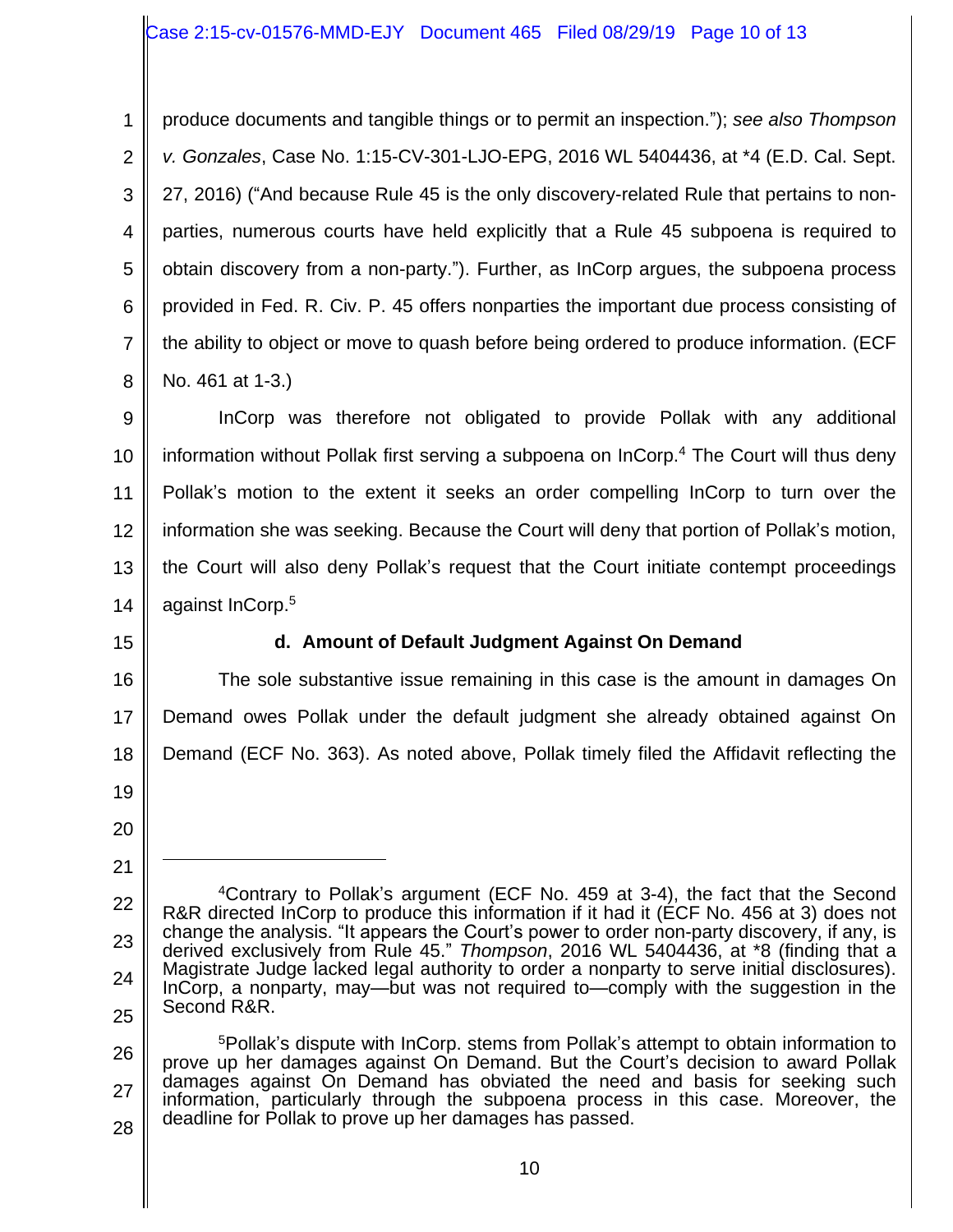1 2 3 4 damages On Demand owes her under the default judgment.<sup>6</sup> (ECF No. 449.) Her deadline to prove up her damages has now passed. (ECF No. 443 (imposing deadline of June 21, 2019).) Thus, the Affidavit is Pollak's statement to the Court as to the damages she believes On Demand owes her under the default judgment.

5 6 7 8 9 10 11 12 13 14 The Court finds that, with one key exception, the Affidavit reflects a reasonable calculation of the damages Pollak is entitled to under her default judgment against On Demand. The dollar amounts in the Affidavit are calculated based on the royalties Jay Franco owed On Demand for sales of the CloudPets product. (ECF No. 449 at 8-31.) Those royalties total \$537,097.92. (*Id.* at 4.) Pollak supports her contention with a "Licensee Royalty Report Summary" that appears to reflect royalties Jay Franco owed On Demand, which lists \$537,097.92 as the total royalty. (*Id.* at 8.) Thus, the Court is persuaded \$537,097.92 is a reasonable amount of damages under the default judgment against On Demand Pollak has already obtained. Therefore, the amount On Demand owes Pollak under the default judgment is \$537,097.92.

15 16 17 18 19 But the Court advises Pollak that Jay Franco does not owe her anything—this is the exception to Pollak's otherwise reasonable Affidavit that the Court noted above. As Pollak's claims against Jay Franco were previously dismissed on their merits, the doctrine of res judicata precludes the Court from entering an award of damages against Jay Franco and in Pollak's favor. "The doctrine of res judicata provides that 'a final

<sup>21</sup> 22 23 24 25 26 27 28 <sup>6</sup>In Pollak's Affidavit reflecting the damages she believes she is entitled to under the previously-issued default judgment against On Demand, Pollak contends Jay Franco should be ordered to pay her money it still owes On Demand. (ECF No. 449 at 4.) Jay Franco moves to strike this portion of the Affidavit. (ECF No. 452.) Jay Franco more specifically argues that the Court should strike the portions of the Affidavit directed at Jay Franco because Jay Franco was already dismissed from this case, so Pollak's improper ex-parte attempt to obtain damages from Jay Franco violates both the Court's prior orders and the doctrine of res judicata, along with arguing that Pollak lacks standing to enforce the agreement she relies upon in contending Jay Franco owes her money. (*Id.*) However, Jay Franco's motion to strike is procedurally improper. *See Herb Reed Enterprises, LLC v. Fla. Entm't Mgmt., Inc.*, Case No. 2:12-CV-00560-MMD, 2014 WL 1305144, at \*6 (D. Nev. Mar. 31, 2014) (citation omitted) (denying motion to strike declarations submitted in support of summary judgment motions). Nonetheless, because the Court denies Pollak's request to order Jay Franco to pay her money that may be owed to On Demand, Jay Franco's motion is moot.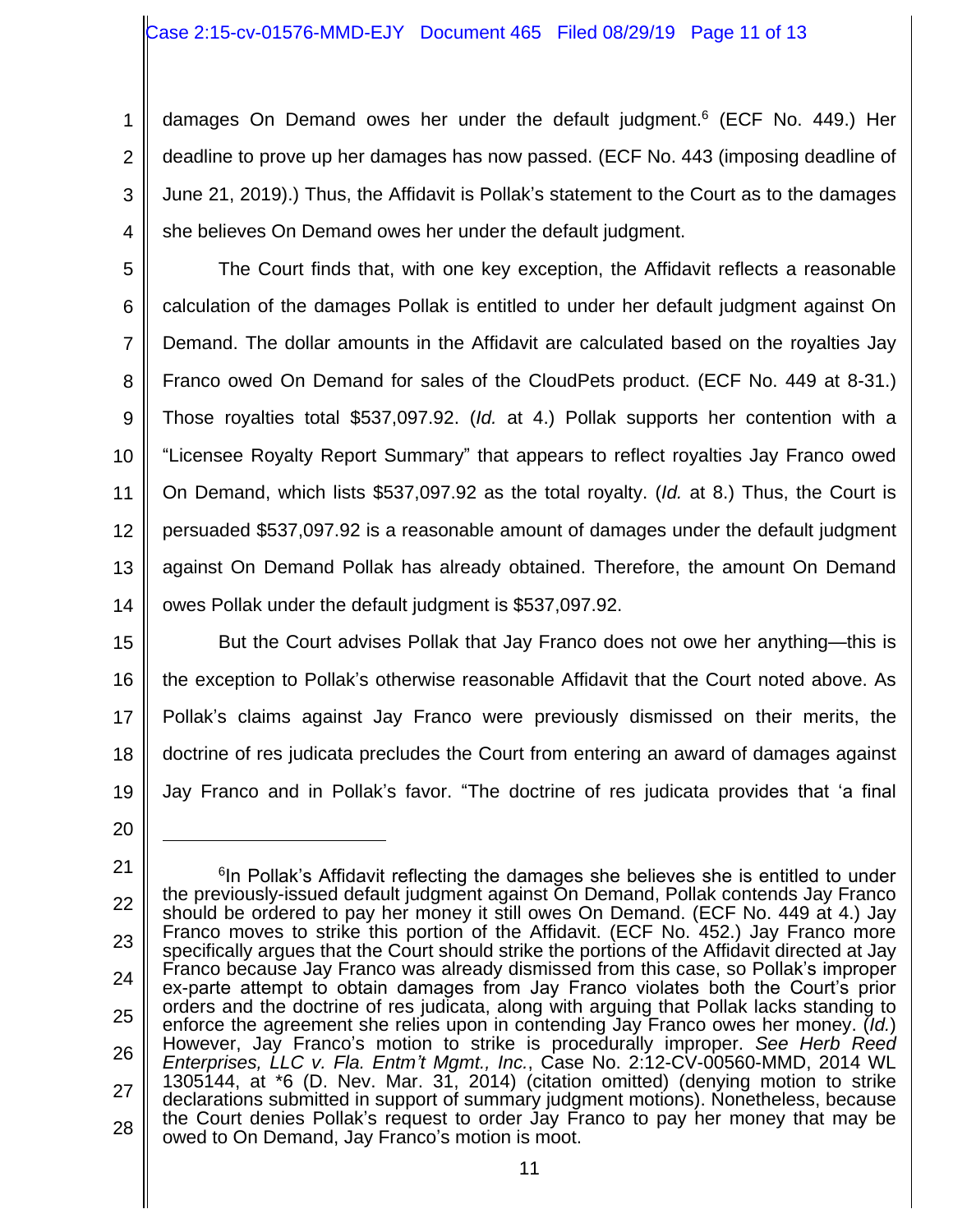1 2 3 4 5 judgment on the merits bars further claims by parties or their privies based on the same cause of action.'" *Tahoe-Sierra Pres. Council, Inc. v. Tahoe Reg'l Planning Agency*, 322 F.3d 1064, 1077 (9th Cir. 2003) (citation omitted); *see also id.* at 1084 (finding that the plaintiffs' claims were barred by the doctrine of res judicata). Moreover, Pollak cannot enforce an obligation that Jay Franco may owe to On Demand.

6 7 8 9 In sum, Pollak can seek to collect \$537,097.92 under her default judgment against On Demand. But the Court cannot, and will not, order Jay Franco to pay Pollak any money. To the extent Pollak's Affidavit requests money from Jay Franco, that request is denied.

10

### **IV. CONCLUSION**

11 12 13 14 The Court notes that the parties made several arguments and cited to several cases not discussed above. The Court has reviewed these arguments and cases and determines that they do not warrant discussion as they do not affect the outcome of the matters before the Court.

15 16 17 18 19 20 It is therefore ordered that the Report and Recommendation of Magistrate Judge George Foley, Jr. (ECF No. 434) is accepted and adopted in part as follows. The Court finds Spiral Toys in civil contempt for failing without adequate excuse to respond to the subpoena served upon it by Pollak on October 24, 2018. Spiral Toys is ordered to pay to Pollak her reasonable costs for bringing her motion to compel in the amount of \$18.81 within 15 days from service of this order.

21 22 23 24 25 26 27 It is further ordered that the other pending Report and Recommendation of Magistrate Judge George Foley, Jr. (ECF No. 456) is accepted and adopted in its entirety. Pollak's motion for further contempt proceedings (ECF No. 428) is granted as specified below. The Court finds On Demand and Miller in civil contempt for failing to respond to discovery requests and for failing to abide by the Court's orders. On Demand and Miller are ordered to pay Pollak's reasonable costs of \$50 for bringing her motion for further contempt proceedings within 15 days from service of this order.

28